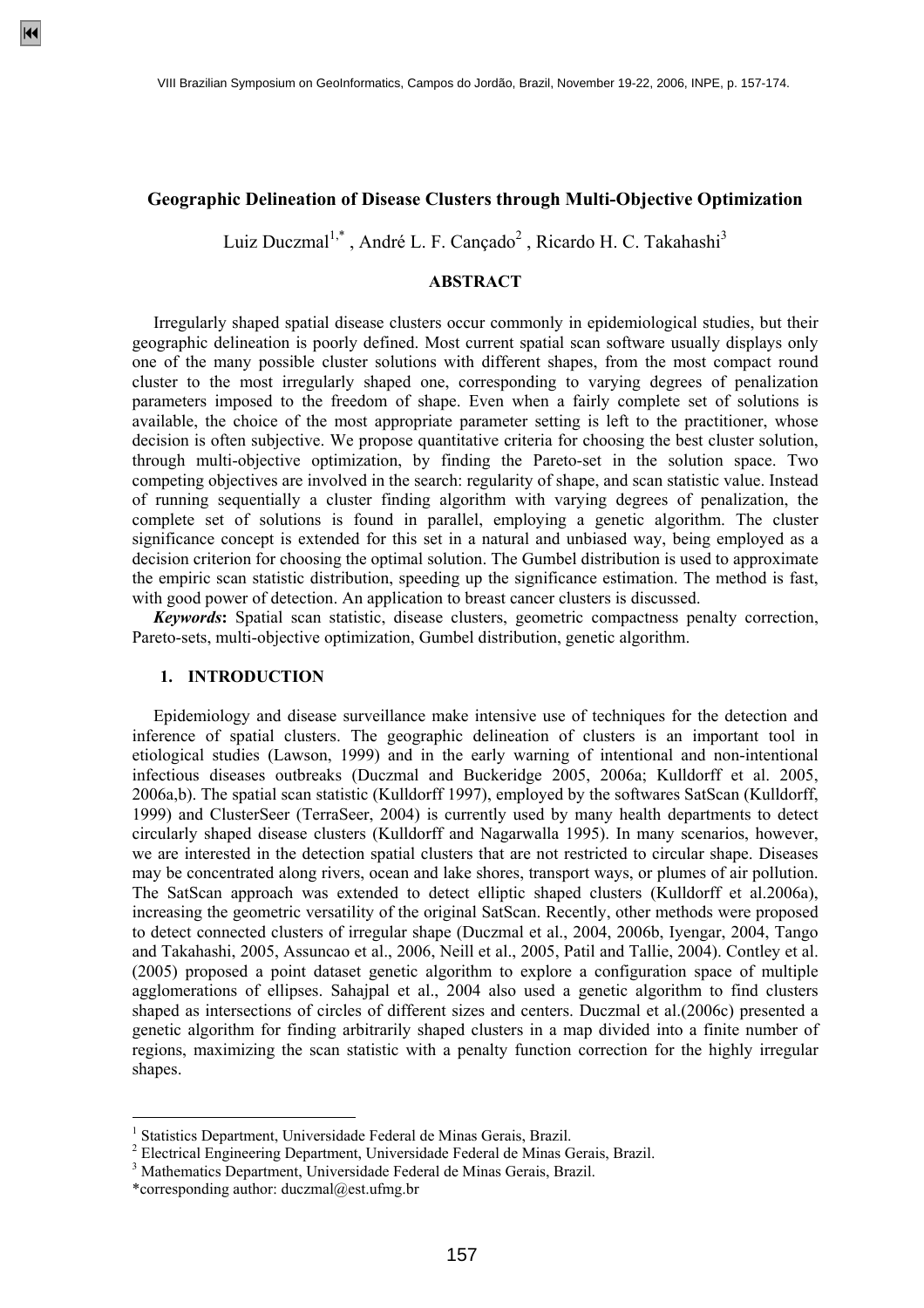The geographic delineation of irregularly shaped clusters presents some difficulties. The unlimited geometric freedom of cluster shapes diminishes the power of detection (Duczmal et al., 2006b). This happens because the collection of all connected zones, irrespectively of shape, is very large. The maximum value of the objective function is likely to be associated with "tree-shaped" clusters, which merely link the highest likelihood ratio cells of the map, without contributing to the discovery of geographically meaningful solutions that delineate correctly the "true" cluster. In other words, there is much "noise", against which the legitimate solutions cannot be distinguished. That problem occurs in every irregularly shaped cluster detector. It may be mitigated in part by limiting the maximum number of regions that should constitute the cluster. A more elegant solution consists in applying a penalty function, through the concept of geometric "non-compactness" (Duczmal et al.2006b), diminishing the value of the scan statistic according to the irregularity of cluster shape, generalizing an idea that was used for the special case of ellipses (Kulldorff et al., 2006a).

 By varying the amount of penalization to the freedom of shape, several cluster solutions may be found, ranging from the circular to the very irregularly shaped cluster. Most current spatial scan algorithms do not allow appropriate control of the freedom of shape, and generally only one solution is displayed. Even when a fairly complete set of solutions is available, by running the algorithm through several parameter settings, as in Duczmal et al.(2006b,c), the choice of the most appropriate parameter setting is left to the practitioner, whose decision is often subjective.

In this paper, we develop and implement a novel multi-objective algorithm for cluster detection and inference, based on a genetic algorithm. Two competing objectives are involved in the search for clusters: regularity of shape and scan statistic value. We propose quantitative criteria for choosing the best cluster solution, through multi-objective optimization, by finding the Pareto-set in the solution space, followed by the application of a decision criterion that is based on the maximization of solution significance over that set. In this way, the arbitrary and subjective choice of a "best solution" that might be performed in the former methodologies is replaced by a systematic and theoretically-founded methodology for finding such solution. The concept of optimal solution becomes well-defined in the context of irregularly-shaped cluster detection. As a by-product of the proposed approach, a whole set of alternative solutions (the Pareto-set) becomes available for the user, for the purpose of comparison and of analyzing the problem intrinsic structure. These ideas are quite new in the context of cluster detection, keeping some similarity with the recent idea of viewing other machine learning problems in a multi-objective framework, as proposed in the references (Teixeira et al., 2000, Nepomuceno et al., 2003).

 The proposed multi-objective genetic algorithm, instead of running sequentially a cluster finding algorithm with varying degrees of penalization, finds the complete set of solutions in parallel. This intrinsic parallel multi-solution search is the main reason that makes the multi-objective genetic algorithms particularly efficient for solving multi-objective problems (Fonseca and Fleming, 1995). In addition, the genetic algorithm search procedure allows escaping from locally optimal solutions, making the multi-objective genetic algorithm a natural choice of optimization machinery for the problem of cluster detection (Duczmal et al., 2006b). Using Pareto-sets, the concept of cluster significance is extended in a natural and unbiased way, by means of the Gumbel approximation. The multi-objective algorithm presents a new insight into the geographic meaning of the cluster solution set, providing a quantitative approach to the problem of selecting the most appropriate solution. The method was implemented in C language. Please contact the corresponding author for a freeware copy of the program.

 We also extend the remarkable recent result of Abrams et al. (2005) for the parametric approximation of the likelihood ratio scan statistic distribution for circular clusters, using the Gumbel distribution. In this work, we verify through numerical experiments that this approximation also seems to be valid for the genetic based irregularly shaped clusters scan statistic. That technique does not only speed up the p-value estimation, but allows the significance estimation of clusters to achieve better accuracy.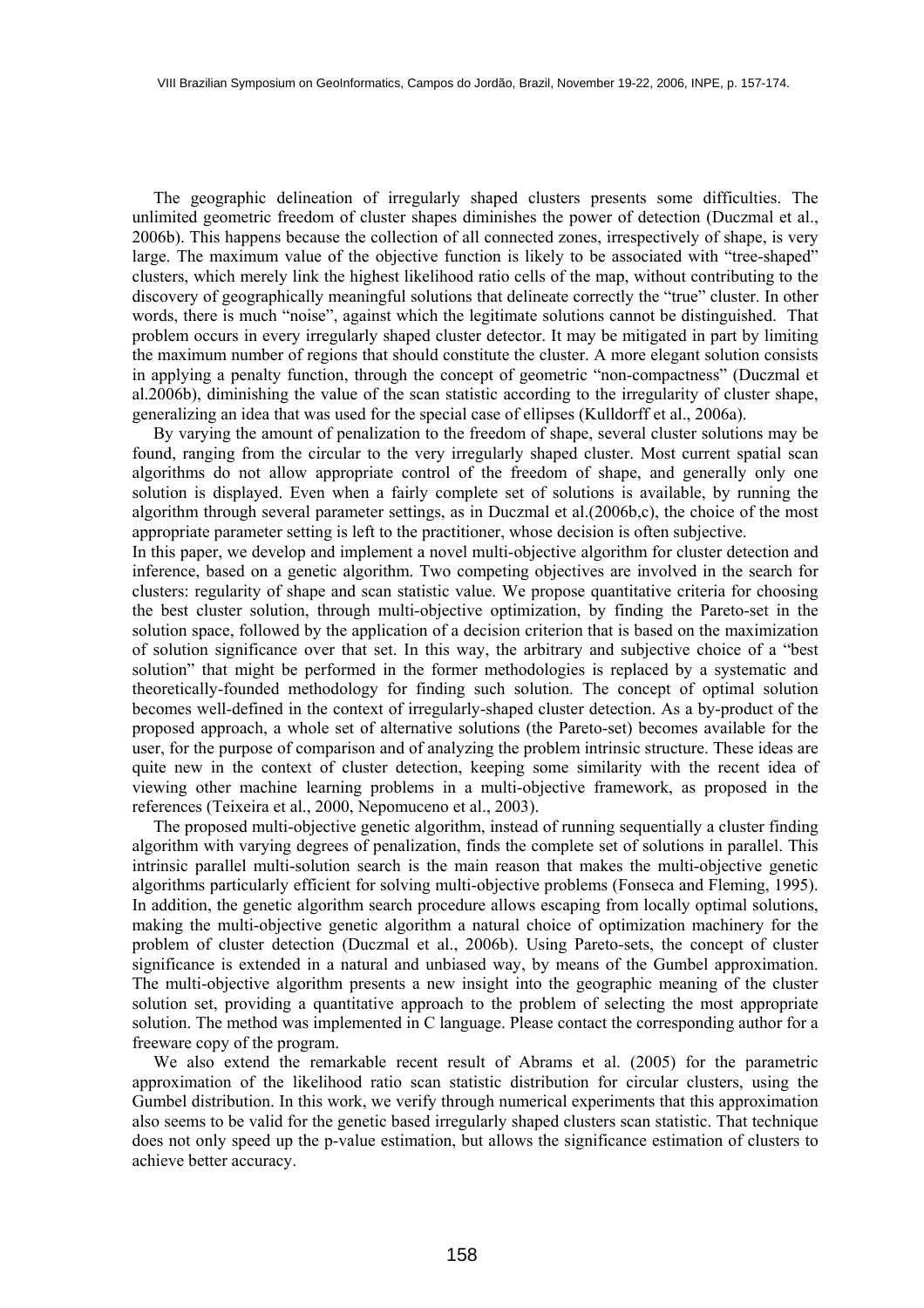The paper is divided as follows. In section 2, we review Kulldorff's spatial scan statistic, the non-compactness penalty function, and the mono-objective genetic algorithm. We introduce the Gumbel approximation for the penalized genetic algorithm scan statistic in section 3. The multiobjective genetic algorithm is presented in section 4. Power evaluations are described in section 5. We present an application for breast cancer clusters in North Eastern US in section 6. We conclude with the final remarks in section 7.

#### **2. THE PENALIZED SPATIAL SCAN GENETIC ALGORITHM**

 In this section we review the spatial scan statistic (Kulldorff, 1997), its geometric penalized extension (Duczmal et al., 2006b), and its implementation through a genetic algorithm (Duczmal et al., 2006c).

## **2.1. THE SPATIAL SCAN STATISTIC**

The input data is a map divided into  $M$  regions, with total population  $N$  and  $C$  total cases. A zone  $Z$  is defined as any set of connected regions. We assume that the number of cases in each region follows a Poisson distribution, proportional to its population, under the null hypothesis that there are no clusters in the map. If  $\mu_Z$  is the expected number of cases inside Z under the null hypothesis,  $c_z$  is the number of observed cases inside Z,  $I(Z) = c_z / \mu_z$  is the relative incidence inside Z,  $O(Z) = (C - c<sub>Z</sub>)/(C - \mu<sub>Z</sub>)$  is the relative incidence outside Z, the Kulldorff's spatial scan statistic is defined as

 $LR(Z) = I(Z)^{c_z} O(Z)^{C-c_z}$  if  $I(Z) > 1$ ,

and 1 otherwise. When derived as a likelihood ratio test, it is based on a set of alternative hypotheses. See Kulldorff(1997) for details. The zone Z that maximizes  $LR(.)$  is defined as *the most likely cluster*. The logarithm of the likelihood ratio (*LLR*) is commonly used. The test statistic can detect not only circular clusters, but we should expect lesser power for the irregular ones. The statistical significance of the most likely cluster of observed cases is computed through a Monte Carlo simulation (Dwass, 1957). Under null hypothesis, simulated cases are distributed over the map and the scan statistic is computed for the most likely cluster. This procedure is repeated thousands of times, and the obtained values are compared with that of the most likely cluster of observed cases, producing an estimate of its p-value.

## **2.2. THE COMPACTNESS PENALTY CORRECTION**

 In order to penalize the highly irregularly shaped zones in the map, given a planar geometric object z, define  $A(z)$  as the area of z and  $H(z)$  as the perimeter of the convex hull of z. Intuitively, the convex hull of a planar object is the cell inside a rubber band stretched around it. The *compactness* of z is

$$
K(z) = 4\pi A(z)/H(z)^2,
$$

equivalent to  $A(z)$  divided by the area of the circle with perimeter  $H(z)$ . Compactness does not depend on the size of the object, only on its shape (Duczmal et al., 2006b). The maximum compactness value, one, is attained by the circle. The expression  $LR(z)^{K(z)}$  is employed instead of the likelihood ratio  $LR(z)$ . A parameter  $a > 0$  is used here as a penalty factor, varying the strength of the compactness measure, through the formula  $K(z)^a$ , replacing  $K(z)$ . The generalized expression  $LR(z)^{K(z)^a}$  is thus employed as the corrected likelihood test function instead of  $LR(z)$ .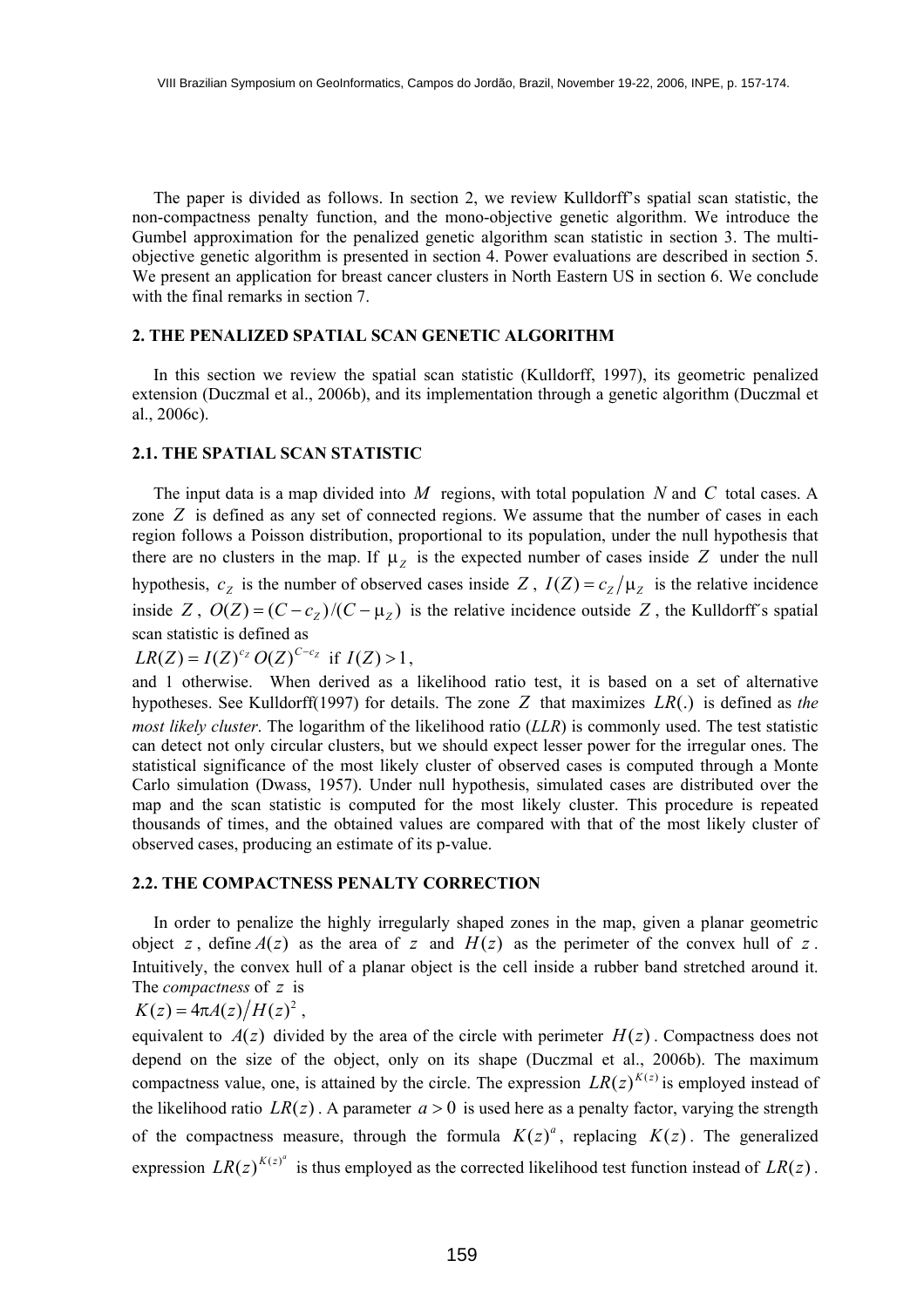The penalization is weaker when  $a < 1$ , and stronger when  $a > 1$ . It was observed, through numerical experiments, that irregularly shaped cluster detection algorithms benefit from the application of the non-compactness penalty correction (Duczmal et al., 2006b). The penalty correction acts as a filter to restrain the presence of those extremely high *LLR* valued large treeshaped clusters, allowing the presence of the somewhat lower *LLR* valued clusters solutions with real geographic meaning that we are looking for. These last clusters are in general less irregularly shaped than the tree-shaped ones, and should otherwise be obfuscated by them.

#### **2.3. THE MONO-OBJECTIVE GENETIC ALGORITHM**

 Genetic algorithms (GA's) are optimization algorithms that employ a set of candidate solutions (called the *population*) that are spread over a region of the space of optimization variable vectors, for performing the search for function optima. The GA's evolve these candidate solutions (each such candidate solution is called an *individual*) using rules that mimic the process of biological evolution, in its process of species evolution through natural selection. A *crossover* operator randomly mixes the features of randomly chosen parent individuals, leading to offspring individuals, and a *mutation* operator introduces random perturbations in the features of an individual, increasing the variance of the population. The *selection* operator decides which individuals should continue in the population or should be discarded in the next generation, based on the objective function evaluation of all the individuals of the current generation and using a stochastic procedure. This process is repeated for a number of generations, and we expect to find individuals with increasing higher values for the objective function in the later generations. This kind of algorithm is becoming increasingly important, in the context of the optimization of objective functions that present multiple local optima and irregular landscapes.

 A genetic algorithm was developed for spatial cluster detection and inference using the scan statistic. Given a map with  $M$  regions, the mono-objective optimization algorithm starts with an initial population consisting of *M* individuals, or zones. Every region in the map belongs to at least one of the zones of the initial population, which are formed by an aggregation process. The core of the algorithm is the routine that builds the offspring resulting from the crossover of two nondisjoint given parents *A* and *B*. Each parent and each offspring is thus a set of connected regions in the map, or zone. The offspring is constructed based on a random numbering of two trees associated to the parents *A* and *B,* see details in Duczmal et al. (2006c). Several children are produced, which are intermediate zones between the two extremes zones *A* and *B*. The computation of the objective function (the compactness corrected spatial scan statistic of section 2.2) is very inexpensive, and each individual child is already known to be connected, as a property of the special crossover operator that was developed. The algorithm has fast convergence, and has good power of detection.

#### **3. THE GUMBEL DISTRIBUTION APPROXIMATION**

 Through extensive numerical tests, Abrams et al. (2005) showed that under the null hypothesis, the empirical distribution of values of the Kulldorff´s scan statistic for circular clusters is approximated by the well-known Gumbel distribution

 $f(x) = \theta^{-1} \exp \{-\exp[(x-\mu)/\theta] - (x-\mu)/\theta \},$ 

## with parameters µ *(mode)* and θ *(scale).*

 In this section we extend these findings for the empirical distribution of the penalized genetic algorithm scan statistic under null hypothesis. Numerical tests suggest that it is also reasonably well approximated by the Gumbel distribution. We do not attempt here to give a rigorous proof of this result. The rationale follows the same argument used for the circular scan: the penalized genetic algorithm scan statistic is also an extreme value distribution. We are interested in computing only small p-values. We will adjust the tail of the Gumbel function, giving less importance to the smaller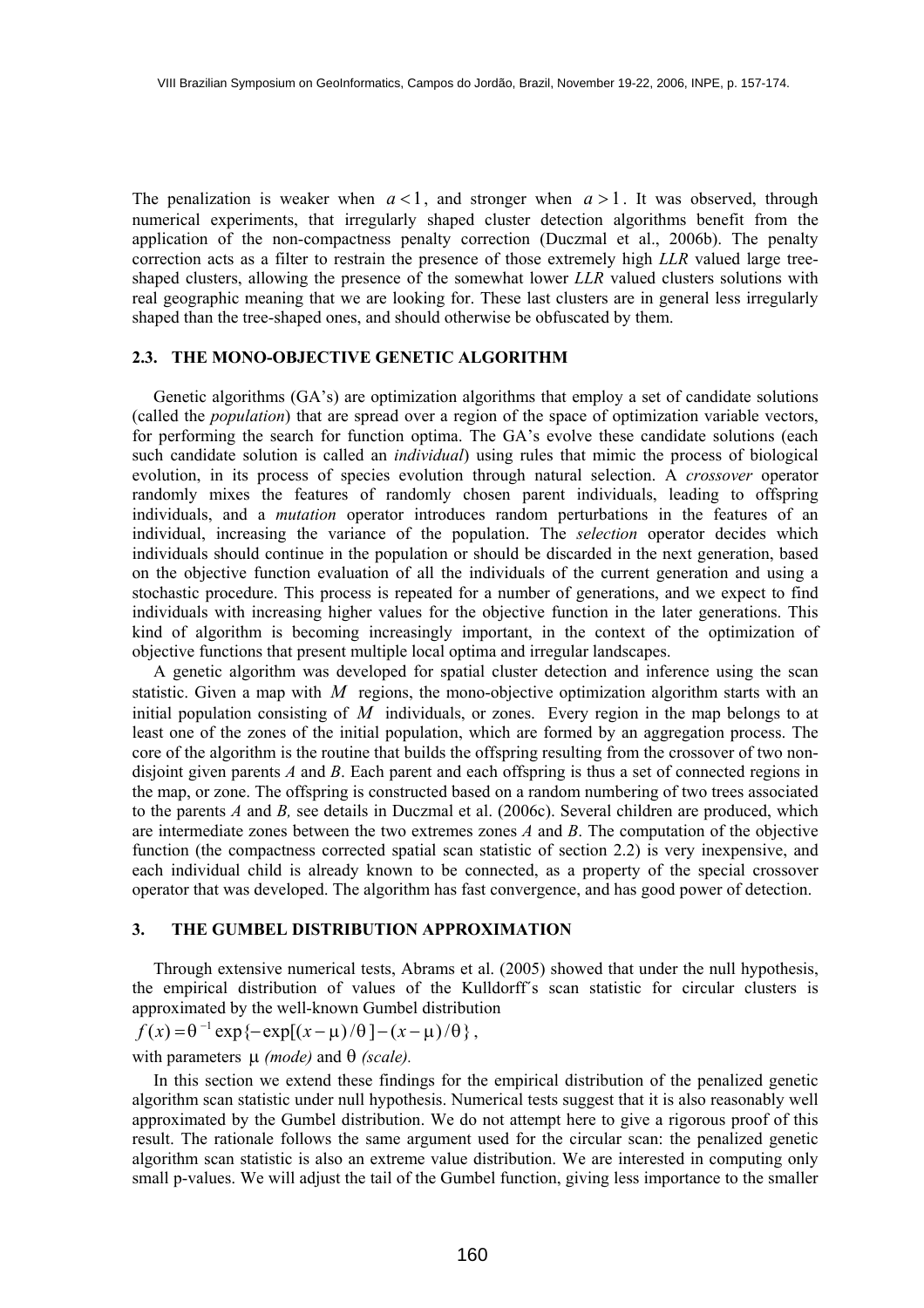values of *LLR* of the empirical distribution, instead of simply computing the usual parameters  $\mu_0$ and  $\theta_0$  using the whole set of N values of the empirical distribution. Sorting those N values by decreasing order of *LLR*, we now look for the optimal parameters  $\mu_{opt}$  and  $\theta_{opt}$  which minimize the functional

$$
\sum_{i=0}^{i=i_{\text{max}}} \left| \mu - \theta \log \left( \log \left( \frac{1}{1-p_i} \right) \right) - x_i \right|
$$

where  $p_i = \frac{2}{N}$ *i*  $x_i = \frac{2^i}{N}$  and  $x_i$  belongs to the list of empirical values  $x_0, \ldots, x_{i_{\text{max}}}$ , located at the positions  $2^0,...,2^{i_{\text{max}}}$ , respectively. The integer  $i_{\text{max}}$  is chosen to be the largest number such that  $2^{i_{\text{max}}} < N$ . parameters  $\mu_{opt}$  and  $\theta_{opt}$  are found by a standard bissection procedure in two variables, employing Each term in the summation above measures the absolute difference between the empirical values  $x_i$  at the selected positions of the list and the values estimated by the Gumbel distribution at the corresponding quantiles  $p_i$ . The values  $x_0, \ldots, x_{i_{max}}$  are more concentrated toward the larger values of the empirical distribution. Thus, the fitting of the tail is privileged, as compared to the standard fitting procedure that considers all the empirical values as equally important. The optimal the usual parameters  $\mu_0$  and  $\theta_0$  as initial entries. In section 4.3 we present numerical simulations results showing the adequacy of the parametric Gumbel approximation.

## **4. MULTI-OBJECTIVE OPTIMIZATION**

 Genetic algorithms have been found to be particularly well suited for dealing with multiobjective optimization problems, since they evolve a whole set of tentative solutions towards the Pareto-set. This allows finding an entire estimate of this set in a single run of the algorithm (Fonseca and Fleming, 1995). Examples of multi-objective genetic algorithms developed for different application contexts are reported in (Ramos et al., 2003, Takahashi et al., 2004, Carrano et al., 2006). The references (Takahashi et al., 2003, Carrano et al., 2006) present illustrations of how a Pareto-set can be employed for the *a posteriori* analysis of the problem in such a way that no mono-objective algorithm could perform.

 We now describe the novel multi-objective optimization approach to the problem of finding spatial clusters. The genetic algorithm described in section 2.3 will be modified to deal simultaneously with the two quantities: the compactness  $K(.)$  (section 2.2), and Kulldorff's original spatial scan  $LLR(.)$  (section 2.1). The compactness  $K(.)$  will not be used anymore as a penalty correction, but instead as a new variable. That approach simplifies the problem and allows a stronger grasp of the question of finding the "best" cluster solution.

#### **4.1. PARETO-SETS**

The pairs  $(L_i, K_i)$ , indicating the compactness and scan statistic computed for each individual *i*, are plotted in the Cartesian plane. The selection operator is now defined in terms of two objectives, maximizing the compactness and the scan statistic. This operator relies on the concept of *dominance*: a point is said to be dominated if it is worse than another point in at least one objective, while not being better than that point in any other objective (Chankong and Haimes, 1983). The *Pareto-set* is the set that does not contain any dominated solution, thus consisting of points that are not simultaneously worse than any other point in both objectives.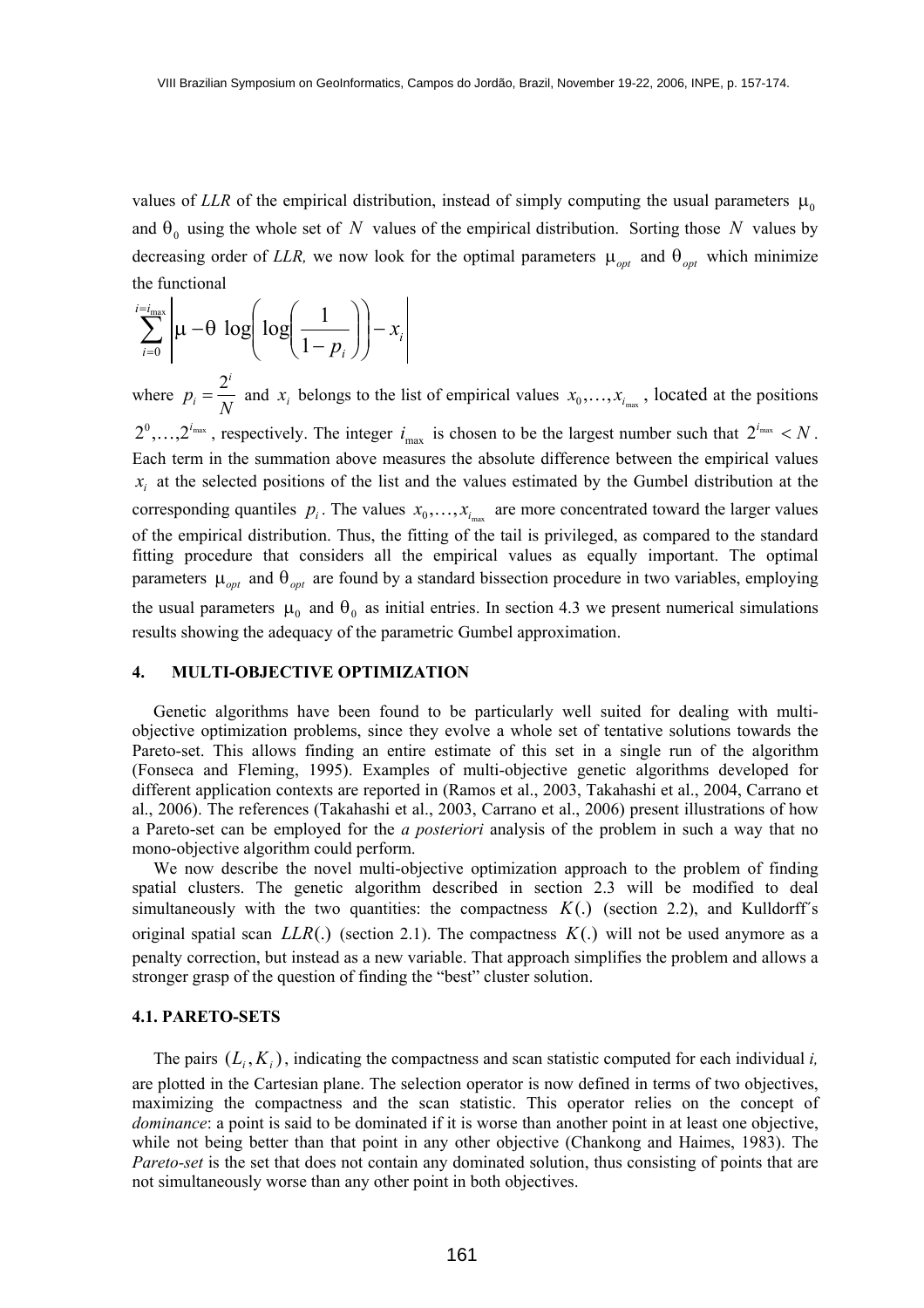## **4.2. THE MULTI-OBJECTIVE OPTIMIZATION GENETIC ALGORITHM**

 The initial population construction and the crossing-over and mutation operators are identical to those employed in the genetic algorithm of section 2.3. The difference relies in the selection operator for the multi-objective optimization genetic algorithm, as follows.

 At the beginning of each generation, we compute the *current generation list*, which consists of the set of parent individuals augmented several times with the addition of newly produced offspring through the crossing-over operator. The *next generation list*, initially empty, stores the individuals that will survive for the next generation. We compute the Pareto-set of the current generation list, which is transferred to the initially empty *next generation list*; the same Pareto-set is also removed from the current generation list. A new Pareto-set of the remaining individuals is computed, and the procedure is repeated until the new generation list has grown to contain at least *M* individuals. The eventually excessive individuals added in the last step are removed randomly to form a new next generation list with exactly *M* individuals. The current generation list is finally substituted by the next generation list. This procedure is similar to the "Non-Dominated Sorting" selection operator, which is employed in some of the most efficient multi-objective genetic algorithms that are available up to now (Deb et al., 2002). The crossing-over operator builds again new offspring, and the procedure of this paragraph is repeated for a number of successive generations.

 We present an example using the Northeast US map benchmark (Duczmal et al. 2006b). This map has 245 counties, population of 29,535,210 women, and real data of 58,943 breast cancer deaths, during the period of 1988-1992 (Kulldorff et al.1997). The analyses are adjusted for age applying indirect standardization with 18 distinct five years age groups:  $0-4$ ,  $5-9$ ,..., 80-84, and 85+. The annual mortality rate was 39.91 per 100,000 women. Figure 1 displays a sequence of *LLR* versus compactness graphs obtained through the multi-objective genetic algorithm for the initial population, and for generations 2, 4, 11, 14 and 20. We observe a collective displacement of points towards generally higher values of *K* and *L*. Observe that the convergence is very fast for points with high compactness. In that example, an isolated point with high *LLR* appears in generation 14, being followed by newly generated offspring with even higher *LLR* values in generation 20. There is a pronounced change in the first generations, followed by more subtle population changes in the later generations. The population may contain multiple copies of some individuals, especially in the later generations. The Pareto-set of the latest generation is considered the solution given by the genetic algorithm. In that example, no further changes occur within the Pareto-set during the subsequent generations. The later generations point sets become closer to their respective Paretosets, and that proximity could be used as a criterion for convergence.

#### **4.3. COMPUTING THE CLUSTERS SIGNIFICANCE**

 In this section we show how to compute the statistical significance of the points in the Pareto-set solution for the map of observed cases, which is compared to the hundreds of Pareto-set solutions computed for each one of the simulated cases maps under the null hypothesis.

 A Monte Carlo simulation is conducted: the algorithm of section 4.2 is executed hundreds of times for maps containing random cases spread according to a Poisson distribution under null hypothesis, where the average of cases allocated to each region is proportional to its population. The process of finding the Pareto-set is repeated for each different allocation of random cases. Those Pareto-sets are joined, obtaining a collection of thousands of points distributed in the  $LLR \times \textit{compactness}$  space, namely the strip  $(0, \infty) \times (0,1]$  (see Figure 2). Let  $D(l, c)$  be the "true" bivariate distribution of an arbitrarily large collection of cluster points in  $(0, \infty) \times (0, 1]$ . Our goal now is to obtain a good approximation for  $D(l, c)$ . Similarly to section 3, extensive numerical tests suggest that the marginal distribution of  $D(l, c)$  on the variable *l* is approximated by a Gumbel distribution, as follows. The strip  $(0, \infty) \times (0, 1]$  is partitioned into a number of parallel strips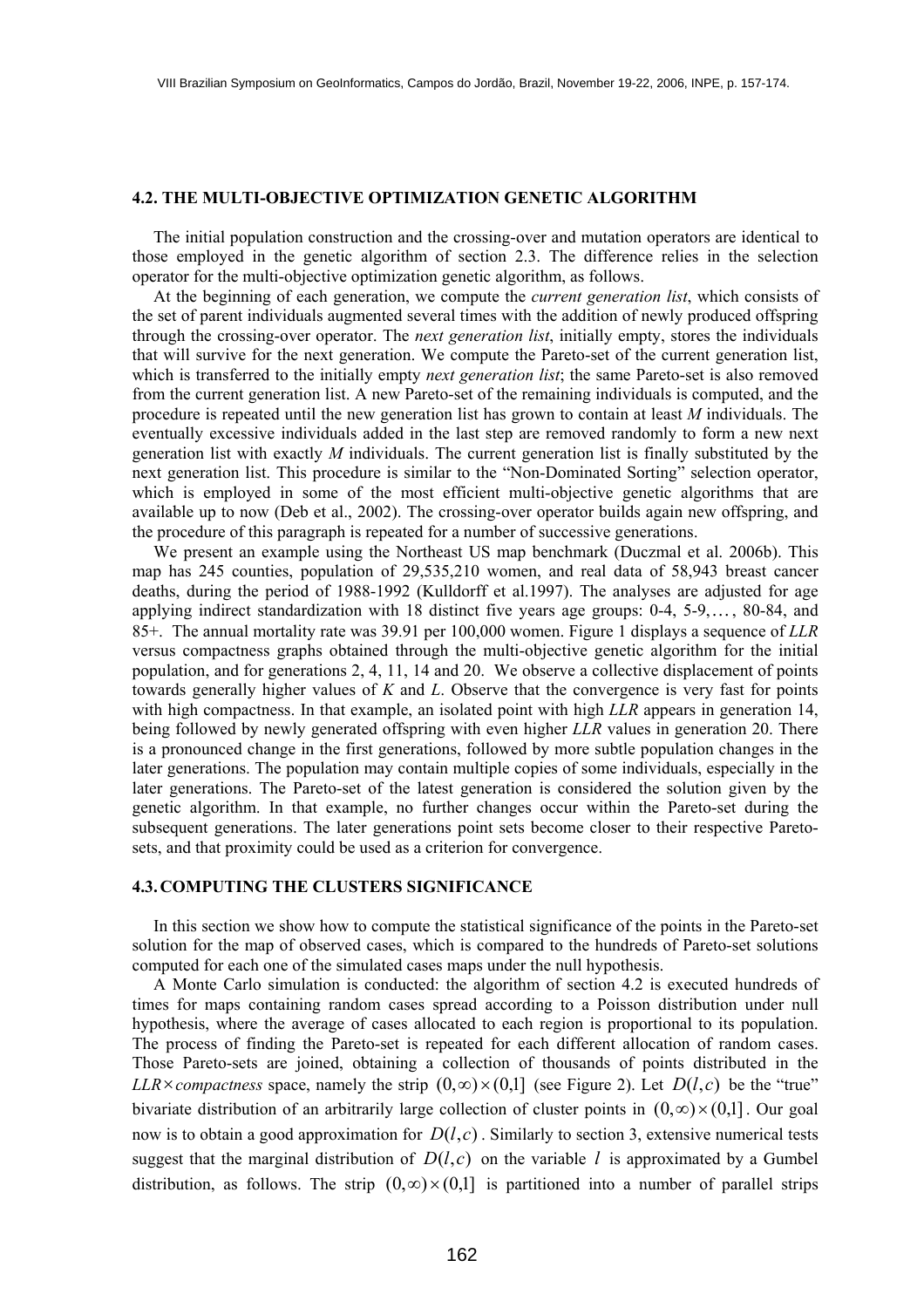$(0, \infty) \times (s_j, s_{j+1})$ ,  $s_j < s_{j+1}$ . The average and variance of the *LLR* values of the points contained in  $s_j < s_{j+1}$  are thus chosen close enough such that the marginal distribution of D does not change each strip are used to compute the parameters of the best fitting Gumbel distribution for that particular strip. Let  $G_j$  be the Gumbel distribution for the strip  $(0, \infty) \times (s_j, s_{j+1})$ . The values much in the interval  $(s_j, s_{j+1})$  and also there are sufficient points inside the strip to evaluate appropriately the parameters of  $G_j$ . Let  $P_0 = (l_0, c_0)$  be a point belonging to the observed cases Pareto-set. The Gumbel distribution  $G_j$  for the strip  $(0, \infty) \times (s_j, s_{j+1})$  containing the point  $P_0$  is

then used to compute the estimated p-value for  $P_0$  as  $\int G_j(t)dt$ . ∞  $l<sub>0</sub>$  $G_i(t)dt$ 

 The example of Figure 2 displays the Gumbel approximations for the four strips selected, with the corresponding histograms of *LLR* empirical values, using data from the Northeast US map benchmark, now with 20,000 sets of 600 cases randomly distributed under the null hypothesis. The 20,000 Pareto-sets found by the multi-objective algorithm constitute a total of about 305,000 points. The many thousands of points with *K=*1 (corresponding to clusters containing only one region) were removed from this figure, for clarity.

 We obtain a more accurate significance computation, using the p-values estimates for all the strips to build the *interpolated p-value surface*. The individual p-values for each one of the points in the observed cases Pareto-set are thus computed by means of the *p-values isoclines*. Figure 3 displays several isoclines, with the p-values indicated, along with the computed points used in their interpolation. The same data of Figure 2 was used here. P-values isoclines as low as  $10^{-27}$  may be traced in this example, although the accuracy is diminished. Arbitrary precision arithmetic may be necessary to compute those parameters for those extremely small p-values.

 One could be concerned about the occurrence of multiple testing, since we are dealing simultaneously with various shapes in the Pareto-sets of the map of observed cases. This in fact does not happen since the null hypothesis maps also produce Pareto-sets associated with the simulated cluster solutions of various shapes, using exactly the same algorithm used for finding the Pareto-sets corresponding to the clusters of observed cases.

original Gumbel distributions ( $\mu_0$ , $\theta_0$ ) and for the tail-adjusted ones ( $\mu_{opt}$ , $\theta_{opt}$ ). The good We conduct a simple experiment to check the adequacy of the Gumbel distribution approximation. Table 1 displays comparative results of the 20,000 Pareto-sets (about 305,000 points) simulation under null hypothesis for the Northeast US map for some strips at different quantiles (0.1, 0.05, 0.01, 0.001 and 0.0001). The method of section 3 was used to adjust the tail of the Gumbel distributions. The expected number of values within each quantile semi-infinite interval, according to the Gumbel tail-adjusted distribution, is compared to the number of values that have occurred in the simulation, in parenthesis. The last columns show the parameters for the agreement between the estimated and observed number of values for each quantile suggests the plausibility of employing the Gumbel distributions approximations.

#### **4.4 A SIMULATED CLUSTER EXAMPLE**

 We pick up a set of random allocations of 600 cases in the artificial cluster *A* alternative hypothesis model from the Northeast US benchmark (see Duczmal et al., 2006b). It is an elongated cluster located along the Connecticut River, just to the right of the center in the Northeast US inset map of Figure 4. This shaded map displays the incidence rates for this particular random allocation of cases. Figure 4 shows the Pareto-set solution found by the multi-objective genetic algorithm, consisting of 7 cluster points within the p-values isoclines graph, along with the corresponding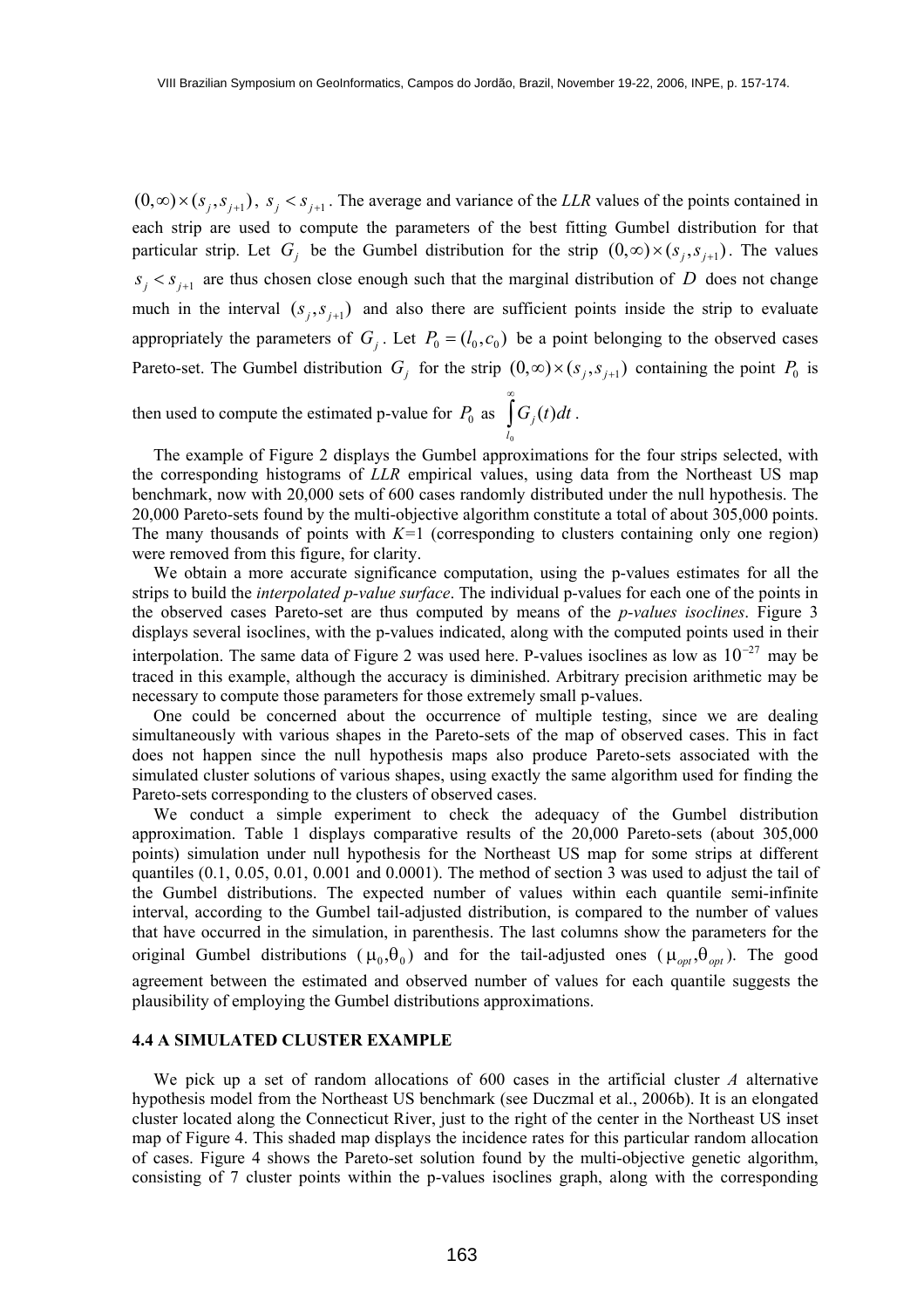clusters I-VII, displayed as 7 detailed inset maps. Table 2 shows *LLR* value, compactness, cluster size (number of component regions), population, number of cases, incidence rate and computed pvalue for each cluster. Cluster I is relatively round. Adding and subtracting one region, we obtain cluster II, decreasing the compactness and increasing the *LLR* value. When we pass to cluster III, again exchanging one region, there is a significant increase in the *LLR* value, and the compactness is only slightly reduced. The increase in the p-value is clearly seen, as the cluster point moves closer to the 0.001-value isocline. The next exchange of regions, producing cluster IV, decreases the compactness without improving appreciably the *LLR* value. As expected, the cluster point moves away from the 0.001-value isocline, reducing its p-value. Clusters V and VI have increased *LLR* values and decreased compactness, and the p-values increase. The last region exchange, producing cluster VII, is not a good deal because the *LLR* value increase is not compensated by the much lower compactness, thus reducing the p-value. The best solution, measured by the p-value criterion is thus cluster III, followed closely by cluster VI.

#### **5. POWER EVALUATION**

 Given an alternative hypothesis model, hundreds of runs of the multi-objective algorithm produce the correspondent Pareto-sets, which are joined and compared to the 0.05 p-value isocline, obtained under null hypothesis, as described in section 4.3. The proportion of points to the right of the isocline is an estimate of the *average power* of the algorithm for that particular alternative hypothesis model. A more detailed power analysis considers the proportion of points to the right of the 0.05 isocline for each horizontal strip. Table 3 shows the power comparison between the multiobjective genetic algorithm (MGA) and the mono-objective compactness corrected genetic algorithm (GA), using the same datasets benchmark of section 3, with 6 artificial irregularly shaped clusters A-F (Duczmal et al. 2006b,c). The size and compactness are displayed for each cluster. For the MGA, we show the average power (considering all the solution points) and consider the power separately for each strip. The *maximum power* is defined as the maximum power value among all the strips, indicated by bold face values in Table 1. The non-compactness penalty correction parameter *a* was set to 1 (full correction) in the GA. For each cluster, the Monte Carlo was based on 10,000 Pareto-sets, or about 150,000 cluster points (MGA) and 10,000 most likely clusters (GA), plus the two corresponding null hypotheses simulations.

 Although the MGA average power is generally lower than the GA power, the MGA maximum power was about the same as the GA power. Interestingly, the compactness of the simulated cluster always belongs to the compactness interval corresponding to the strip where maximum power was attained. In other words, the GA seems to have maximum efficiency through the compactness correction. This suggests that the compactness penalty function "normalizes" the GA search, balancing the relative importance of the clusters of different shapes.

## **6. AN APPLICATION TO BREAST CANCER CLUSTERS**

 Figure 5 displays the isoclines for several p-values, built with the methods of section 3 and 4.3, based on 20,000 Pareto-sets null hypothesis Monte Carlo simulations, along with the Pareto-set of observed cases for the breast cancer deaths real data for Northeast US map. Arbitrary precision arithmetic was necessary for the computation of the very low p-values. The corresponding clusters are described in Table 4, displaying *LLR* value, compactness, size, population, number of cases, incidence rate and approximated computed p-value. Figure 5 shows the selected clusters *a, c , f, g, o* and *r* within the Pareto-set. Observe that the upper left points correspond to low scan valued round shaped clusters, and the lower right points correspond to the high *LLR*, more irregularly shaped clusters. In this example, the most irregularly shaped clusters are the most significant, with estimated p-values smaller than  $10^{-27}$ . Although the individual p-value accuracy is lower for those clusters, their relative positions in the isoclines graph are accurate enough for deciding which ones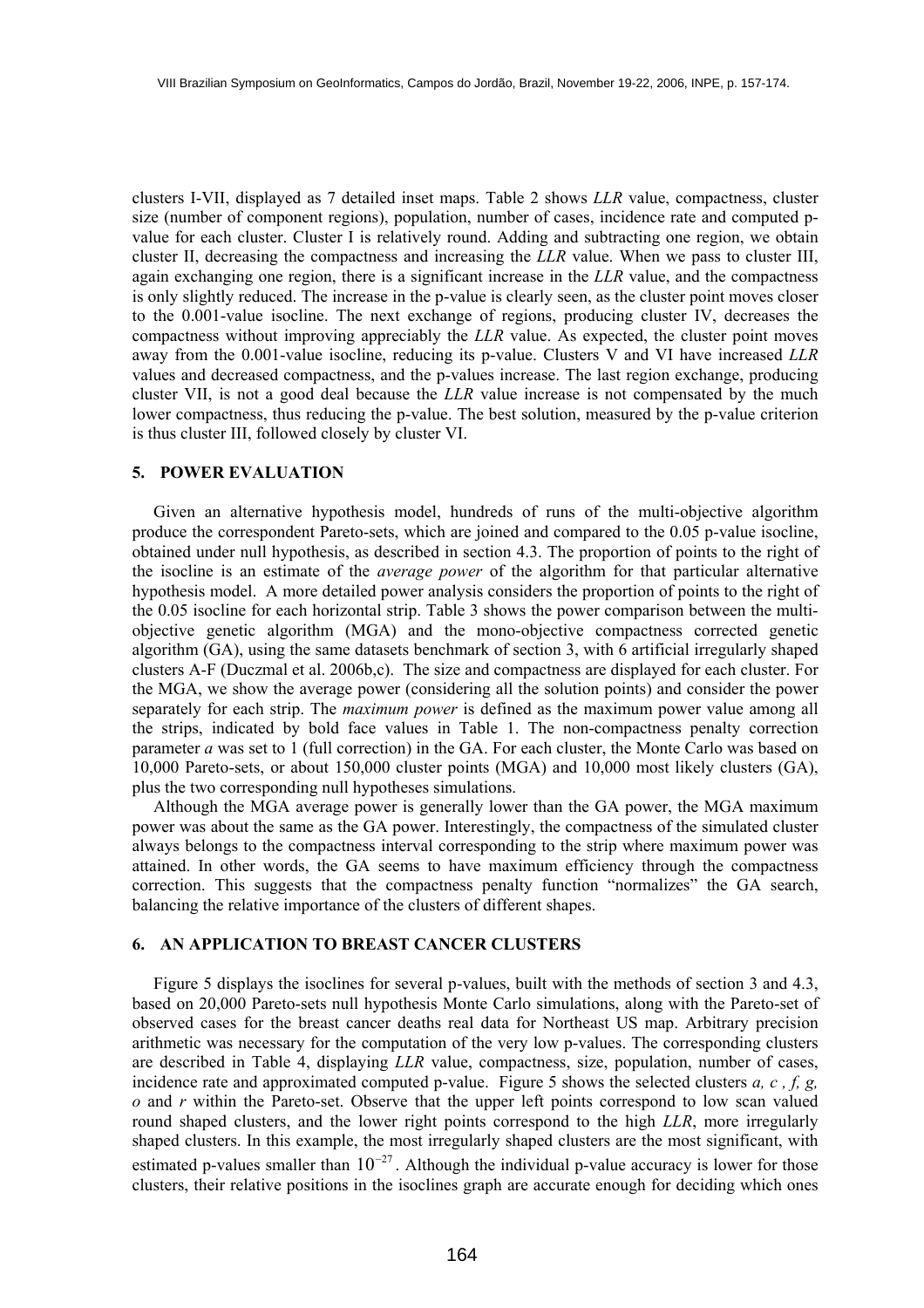are the most significant. The cluster *a* is a secondary cluster, consisting of only one region (see Kulldorff et al., 2003).

#### **7. DISCUSSION**

 We described a quantitative criterion for the problem of the geographic delineation of irregularly shaped spatial clusters of disease. Given a set of optimal solutions found by a cluster finder algorithm, the problem was reduced to choosing the most significant solution among them. We developed a genetic algorithm that finds the Pareto-set solution, based on the maximization of two objectives, the scan statistic and the regularity of cluster shape (compactness). This multi-objective algorithm presents a set of cluster solutions, which should be ranked according to their individual statistical significance. We extended the usual concept of significance for the multi-objective problem by means of a p-value surface in the two variables scan statistic and compactness. The pvalue isoclines are computed with the help of the Gumbel approximation, allowing higher accuracy and computational speed for the significance estimation. The possibility of identifying the "best solution" through a quantitative criterion gives a new insight in the process of finding irregularly shaped clusters. The former attempts of dealing with the problem of simultaneously taking into account the maximization of LLR value and the choice of a suitable cluster geometry, in monoobjective optimization settings, necessarily lead to some arbitrary choice of the trade-off between these objectives that could not be satisfactorily accommodated in theory. The introduction of the concept of Pareto-set in this problem, followed by the choice of the most significant solution, is shown to allow a rigorous statement about what is such "best solution", without the need of any arbitrary parameter.

 The numerical evaluations show that the multi-objective algorithm average power is slightly inferior to the power of the mono-objective genetic algorithm. But when we measure the power of the multi-objective algorithm separately for each strip and choose the maximum value (*maximum power*) we observe that this value is about the same as the power of the mono-objective genetic algorithm. The maximum power definition is useful here because it measures the power of the algorithm to detect a cluster when the search is restricted to clusters with compactness within a certain interval; as we have seen, this interval always contains the value of the compactness of the cluster that we are trying to detect.

 The algorithm is as fast as the genetic mono-objective. One interesting question for a future work concerns the disposition of the Pareto-set against the p-value isoclines: in the simulated cluster example of this paper, the maximum significance was in the middle of the Pareto-set list, but in the real data example the maximum significance cluster was attained at the extreme of the list. As shown in the breast cancer real data example, there is a potential for finding secondary clusters within the Pareto-set, and that possibility needs further investigation. A surprising feature of that example refers to the extremely small p-values for those real-data clusters. That provides a dramatic illustration of the high sensitivity of the scan statistic. Other algorithms could also possibly be adapted for the multi-objective search, instead of using a genetic algorithm.

#### **ACKNOWLEDGEMENTS**

The authors wish to thank Martin Kulldorff for the thoughtful comments.

## **8. REFERENCES**

Abrams A, Kulldorff M, Kleinman K, 2005. Empirical/Assymptotic P-values for Monte Carlo-Based Hypothesis Testing: an Application to Cluster Detection Using the Scan Statistic. *2005 Syndromic Surveillance Conference.*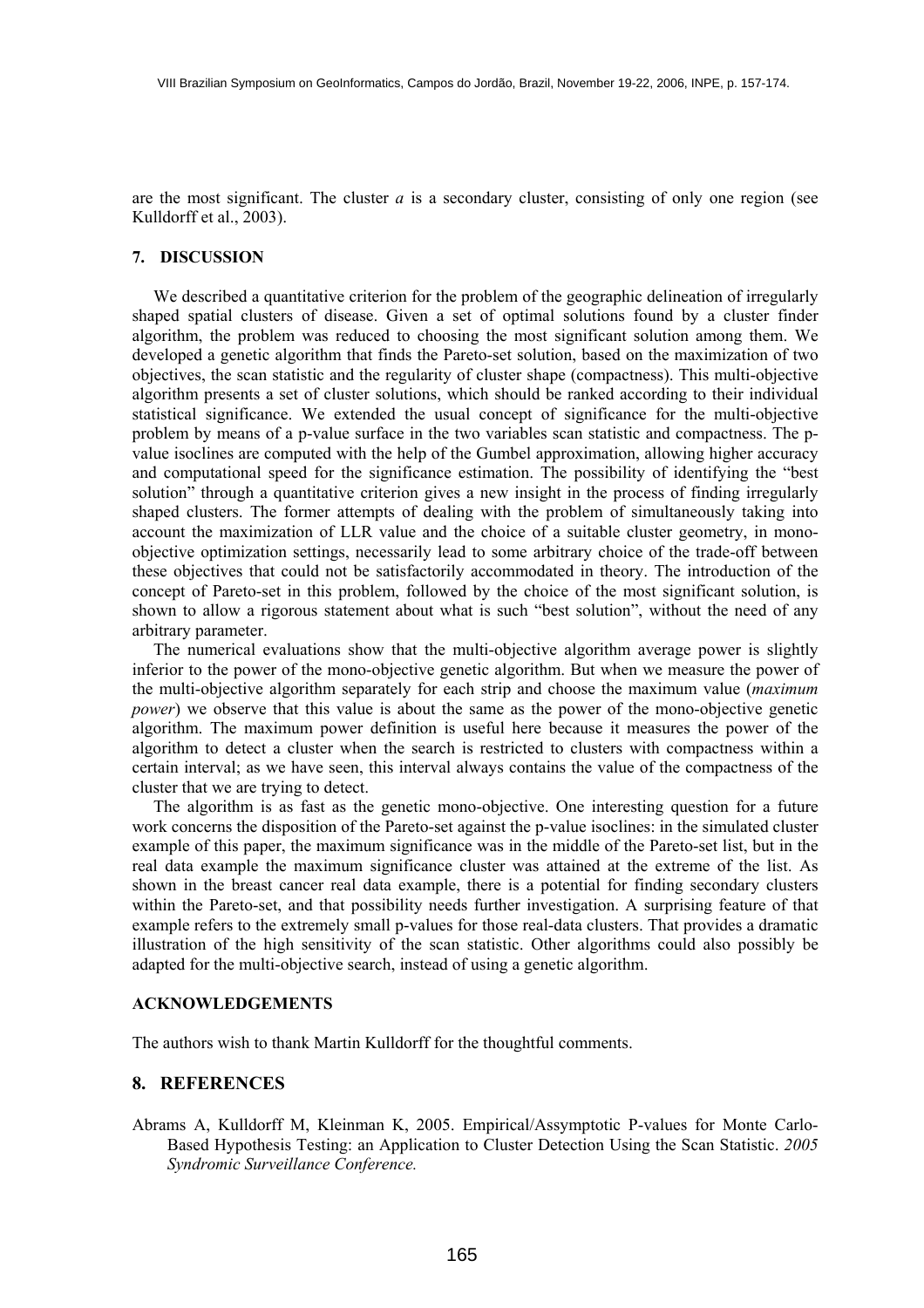- Assuncao R, Tavares A, Costa M, Ferreira S, 2006. Fast detection of arbitrarily shaped disease clusters. *Statistics in Medicine*, 25;1-21.
- Carrano EG, Soares LAE, Takahashi RHC, Saldanha RR, Neto, OM, 2006. Electric distribution network multiobjective design using a problem-specific genetic algorithm. *IEEE Transactions on Power Delivery,* 21(2):995-1005.
- Conley J, Gahegan M, Macgill J, 2005. A genetic approach to detecting clusters in point-data sets. *Geographical Analysis*, 37, 286-314.
- Chankong V, Haimes YY, 1983. *Multiobjective Decision Making: Theory and Methodology.* North-Holland.
- Deb K, Pratap A, Agrawal S, Meyarivan T, 2002. A fast and elitist multiobjective genetic algorithm: NSGA-II. *IEEE Transactions on Evolutionary Computation.* 6(2):182-197.
- Duczmal L, Assuncao R, 2004. A simulated annealing strategy for the detection of arbitrarily shaped spatial clusters, *Comp. Stat. & Data Anal*., 45, 269-286.
- Duczmal L, Buckeridge DL., 2005. Using modified Spatial Scan Statistic to Improve Detection of Disease Outbreak When Exposure Occurs in Workplace – Virginia, 2004. *Morbidity and Mortality Weekly Report*, Vol.54 Suppl.187.
- Duczmal L, Buckeridge DL, 2006a. A Workflow Spatial Scan Statistic. *Statistics in Medicine*, 25;743-754.
- Duczmal L, Kulldorff M, Huang L., 2006b. Evaluation of spatial scan statistics for irregularly shaped clusters. *J. Comput. Graph. Stat*. *(to appear)*.
- Duczmal L, Cançado ALF, Takahashi RHC, Bessegato LF, 2006c. A genetic algorithm for irregularly shaped spatial scan statistics *(submitted)*.
- Dwass M. 1957. Modified randomization tests for nonparametric hypotheses. *Ann. Math. Stat.*, 28:181-187.
- Fonseca CM, Fleming P. 1995. An overview of evolutionary algorithms in multiobjective optimization. *Evolutionary Computation*, 3(1):1-16.
- Iyengar, VS, 2004. Space-time Clusters with flexible shapes. *IBM Research Report* RC23398 (W0408-068) August 13, 2004.
- Kulldorff M, Nagarwalla N, 1995. Spatial disease clusters: detection and inference. *Statistics in Medicine,* 14, 779-810.
- Kulldorff M, 1997. A Spatial Scan Statistic, *Comm. Statist. Theory Meth.,* 26(6), 1481-1496.
- Kulldorff M., Feuer E.J., Miller B.A., Freedman L.S., 1997. Breast cancer clusters in the Northeast United States: a geographic analysis. *American Journal of Epidemiology*, 146:161-170.
- Kulldorff M, 1999. Spatial scan statistics: Models, calculations and applications. In *Scan Statistics and Applications*, Glaz and Balakrishnan (eds.). Boston: Birkhauser, 303-322.
- Kulldorff M, Tango T, Park PJ., 2003. Power comparisons for disease clustering sets, *Comp. Stat. & Data Anal.,* 42, 665-684.
- Kulldorff M, Heffernan R, Hartman J, Assuncao R, Mostashari F, 2005. A Space-Time Permutation Scan Statistic for Disease Outbreak Detection. *PLoS Medicine, Feb.15.*
- Kulldorff M, Huang L, Pickle L, Duczmal L, 2006a. An Elliptic Spatial Scan Statistic. *Statistics in Medicine* (to appear).
- Kulldorff M, Mostashari F, Duczmal L, Yih K, Kleinman K, Platt R., 2006b, Multivariate Scan Statistics for Disease Surveillance. (submitted to *Statistics in Medicine*)
- Lawson A., Biggeri A., Böhning D., 1999. *Disease mapping and risk assessment for public health*. New York, John Wiley and Sons.
- Neill DB, Moore AW, Maheshkumar RS, Daniel K, 2005. An Expectation-Based Scan Statistic for Detection of Space-Time Clusters, *2005 Syndromic Surveillance Conference*.
- Nepomuceno EG, Takahashi RHC, Amaral GFV, Aguirre LA, 2003. Nonlinear identification using prior knowledge of fixed points: a multiobjective approach. *International Journal of Bifurcation and Chaos*, 13(5):1229-1246.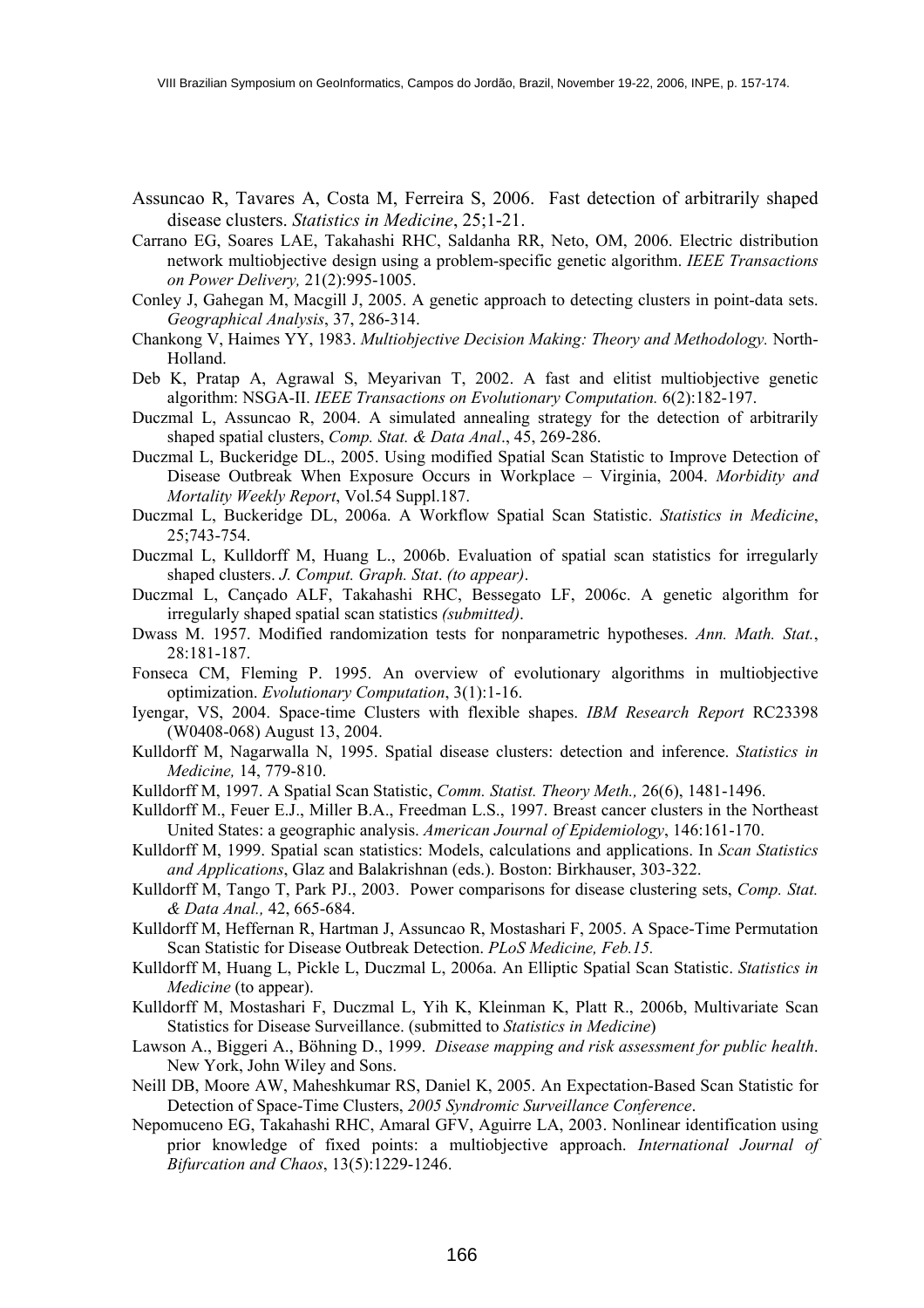- Patil GP, Taillie C, 2004. Upper level set scan statistic for detecting arbitrarily shaped hotspots. *Envir. Ecol. Stat.,* 11, 183-197.
- Ramos RM, Saldanha RR, Takahashi RHC, Moreira FJS, 2003. The real-biased multiobjective genetic algorithm and its application to the design of wire antennas. *IEEE Transactions on Magnetics*, 39(3):1329-1332.
- Sahajpal R, Ramaraju GV, Bhatt V, 2004. Applying niching genetic algorithms for multiple cluster discovery in spatial analysis. *Int. Conf. on Intelligent Sensing and Information Processing.*
- Takahashi RHC, Palhares RM, Dutra DA, Gonçalves LPS, 2004. Estimation of Pareto sets in the mixed H2/H-infinity control problems. *International Journal of Systems Science*, 35(1):55-67.
- Takahashi RHC, Vasconcelos JA, Ramirez JA, Krahenbuhl L, 2003. A multiobjective methodology for evaluating genetic operators. *IEEE Transactions on Magnetics*, 39(3), 1321-1324.
- Tango T, Takahashi K., 2005. A flexibly shaped spatial scan statistic for detecting clusters. *Int. J. Health Geogr.*, 4:11.
- Teixeira RA, Braga AP, Takahashi RHC, Saldanha RR, 2000. Improving generalization of MLPs with multi-objetive optimization. *Neurocomputing*, 35(4):189-194.

TerraSeer, 2004. http://www.terraseer.com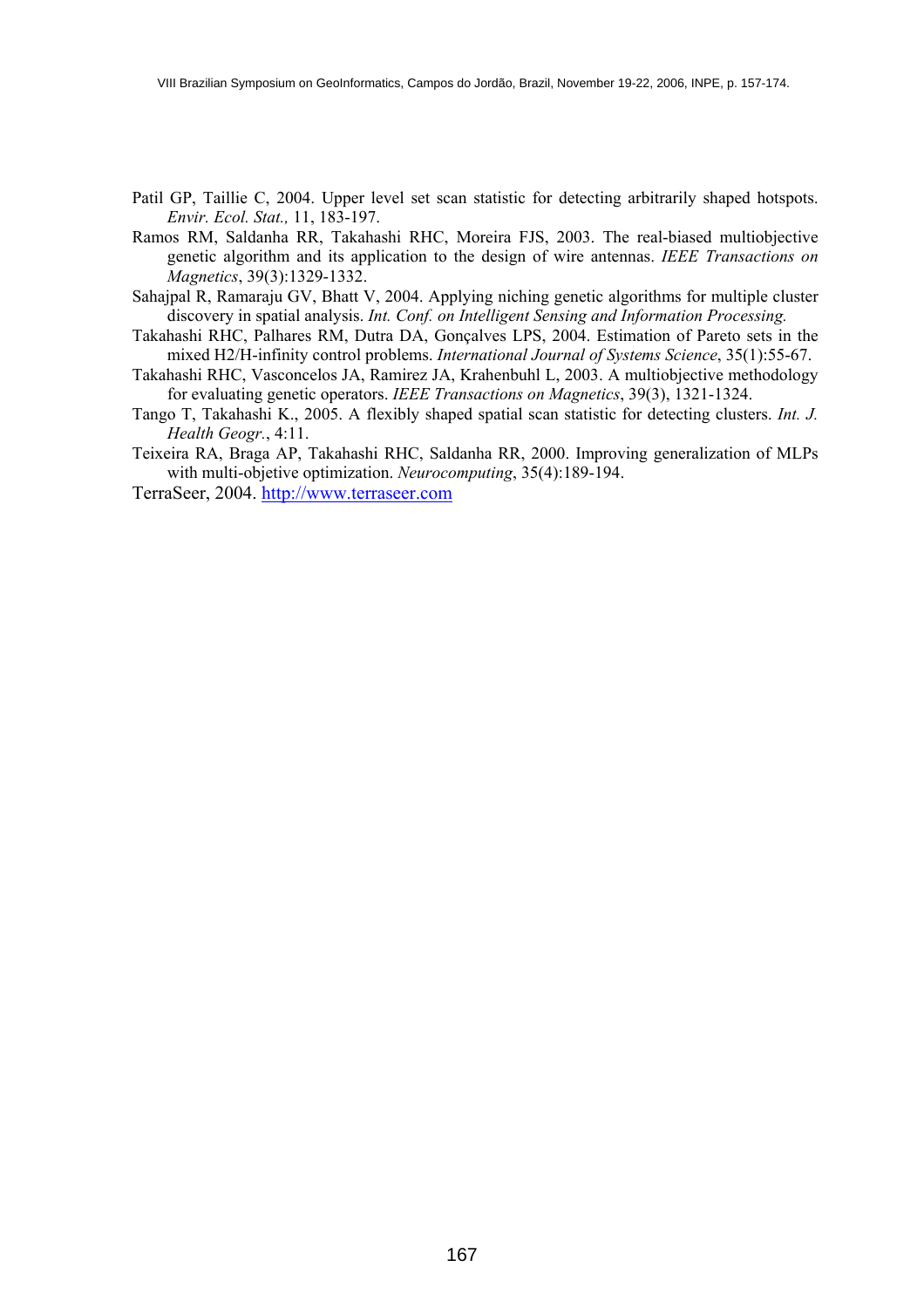

**Figure 1**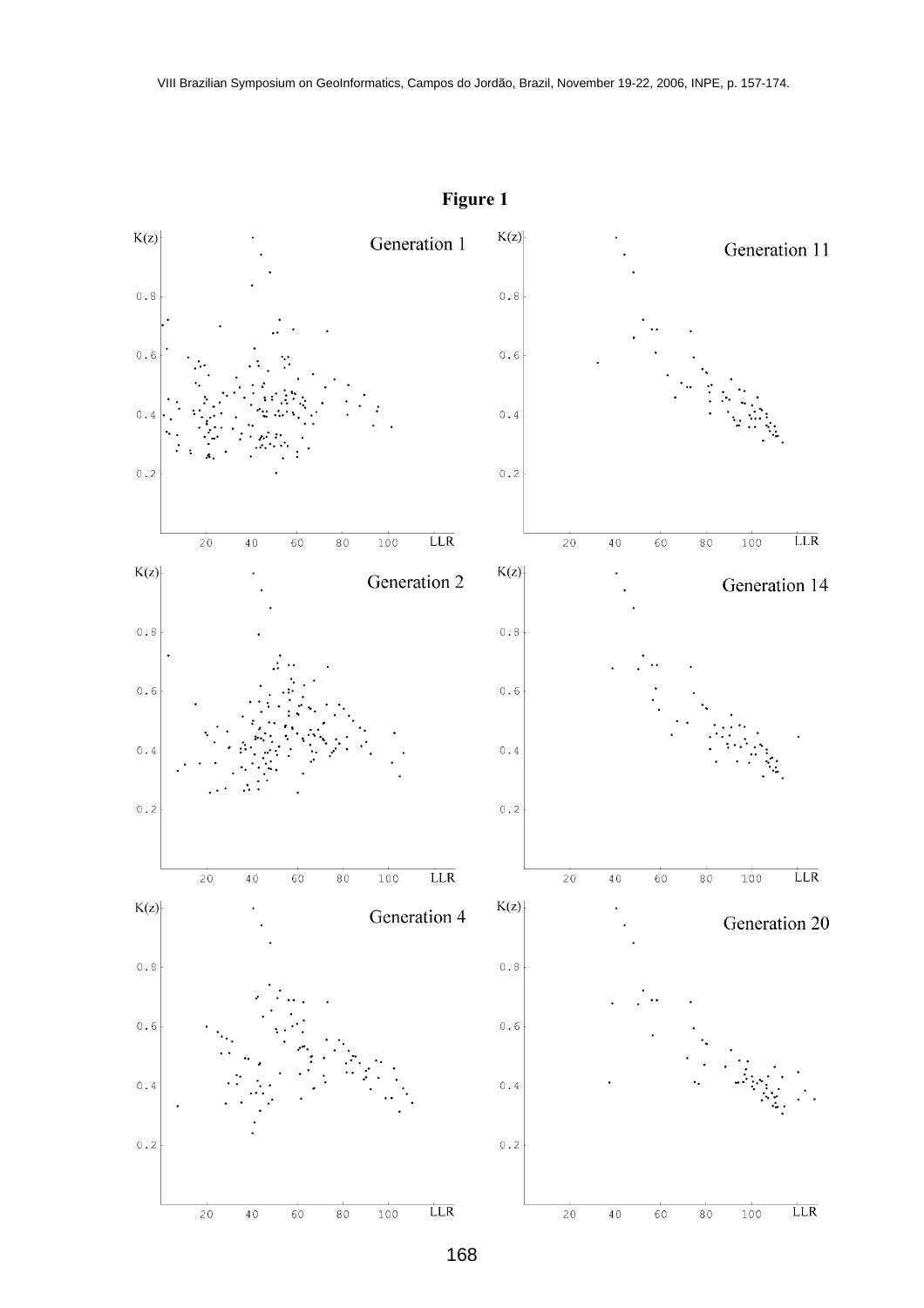

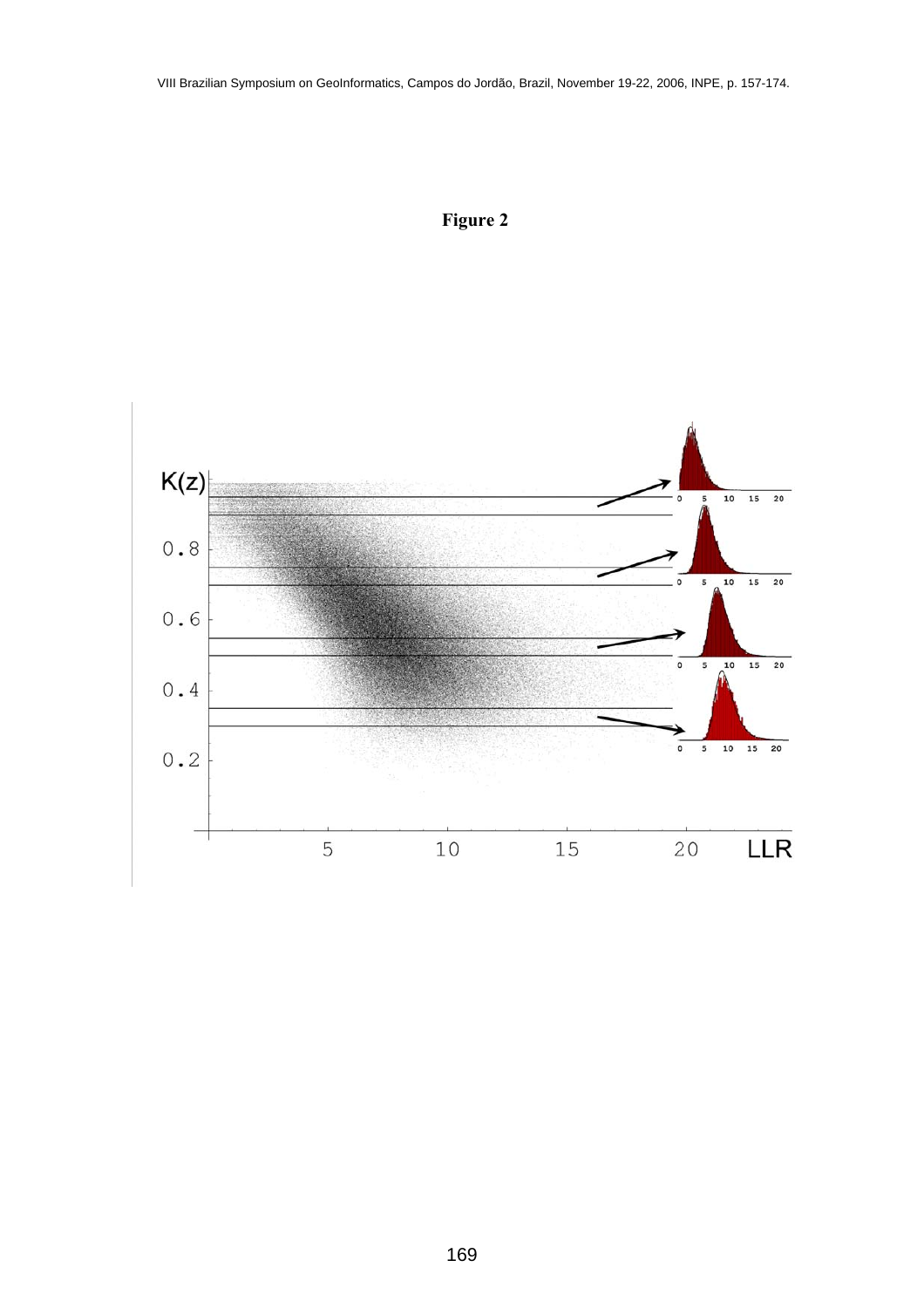

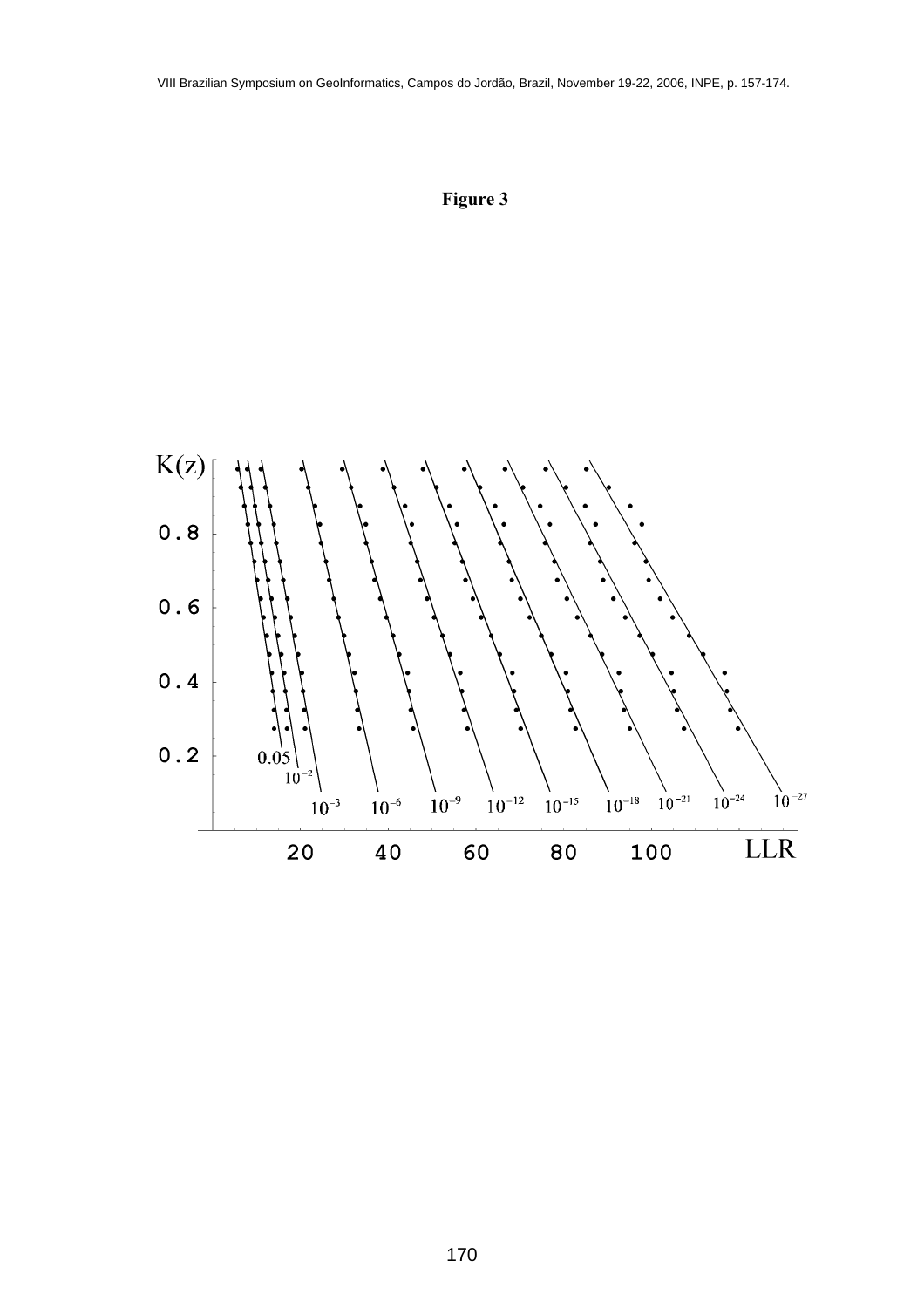VIII Brazilian Symposium on GeoInformatics, Campos do Jordão, Brazil, November 19-22, 2006, INPE, p. 157-174.



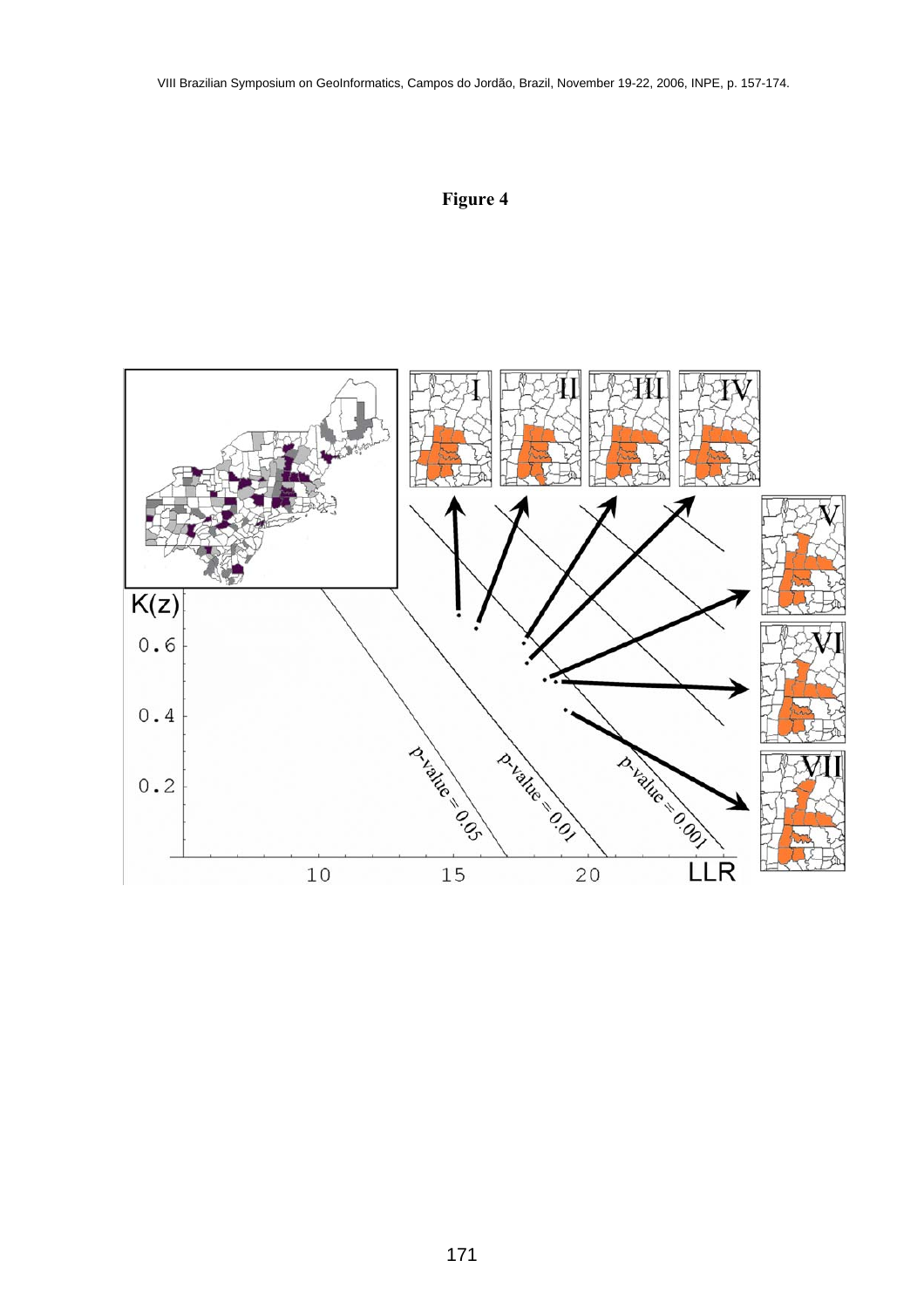

**Figure 5**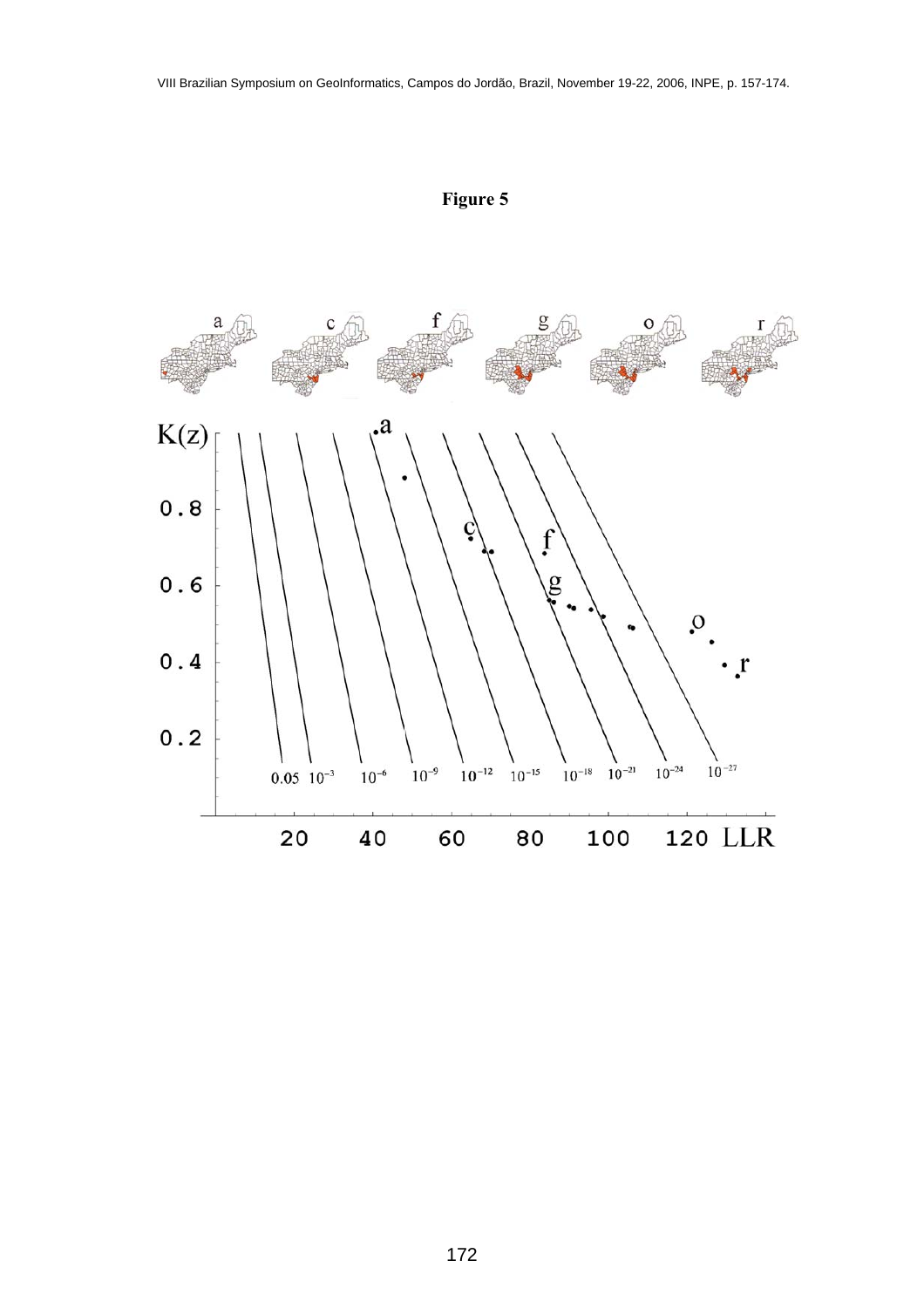| anı |  |
|-----|--|
|-----|--|

|                  |                  | quantiles |        |       |       |        |         | parameters   |             |                                    |      |      |
|------------------|------------------|-----------|--------|-------|-------|--------|---------|--------------|-------------|------------------------------------|------|------|
| strip            | $\boldsymbol{N}$ | 0.1000    | 0.05   | 0.01  | 0.001 | 0.0001 | $\mu_0$ | $\theta_0$   | $\mu_{opt}$ | $\boldsymbol{\theta}_{\text{opt}}$ |      |      |
| 8003<br>.95, 1.0 |                  | 800.3     | 400.2  | 80.0  | 8.0   | 0.800  | 1.73    | 1.34         | 2.02        | 1.24                               |      |      |
|                  |                  | (838)     | (441)  | (77)  | (6)   | (1)    |         |              |             |                                    |      |      |
| .90, .95         | 10911            | 1091      | 545.6  | 109.1 | 10.9  | 1.091  |         | 1.42         |             | 1.23                               |      |      |
|                  |                  | (1140)    | (576)  | (121) | (13)  | (0)    | 2.22    |              | 2.66        |                                    |      |      |
| .85, .90         | 13805            | 1380      | 690.2  | 138.1 | 13.8  | 1.380  | 2.78    | 1.49         | 3.15        | 1.30                               |      |      |
|                  |                  | (1454)    | (744)  | (134) | (16)  | (1)    |         |              |             |                                    |      |      |
| .80, .85         | 16874            | 1687      | 843.7  | 168.7 | 16.9  | 1.687  |         | 3.49<br>1.52 | 3.36        | 1.45                               |      |      |
|                  |                  | (2050)    | (981)  | (153) | (14)  | (3)    |         |              |             |                                    |      |      |
| .75, .80         | 19954            | 1995      | 997.7  | 199.5 | 20.0  | 1.995  | 4.30    | 1.48         | 4.55        | 1.32                               |      |      |
|                  |                  | (2135)    | (1038) | (201) | (19)  | (2)    |         |              |             |                                    |      |      |
| .70, .75         | 25122            | 2512      | 1256   | 251.2 | 25.1  | 2.512  | 5.00    | 1.51         | 5.24        | 1.35                               |      |      |
|                  |                  | (2685)    | (1388) | (238) | (26)  | (5)    |         |              |             |                                    |      |      |
| .65, .70         | 28826            | 2883      | 1441   | 288.3 | 28.8  | 2.883  | 5.70    | 1.51         | 5.95        | 1.34                               |      |      |
|                  |                  | (3172)    | (1648) | (327) | (26)  | (4)    |         |              |             |                                    |      |      |
| .60, .65         | 32137            | 3214      | 1607   | 321.4 | 32.1  | 3.214  | 6.36    | 1.54         | 6.59        | 1.41                               |      |      |
|                  |                  | (3378)    | (1724) | (314) | (34)  | (1)    |         |              |             |                                    |      |      |
| .55, .60         | 34043            | 3404      | 1702   | 340.4 | 34.0  | 3.404  | 6.94    | 1.57         | 7.21        | 1.43                               |      |      |
|                  |                  | (3607)    | (1778) | (348) | (39)  | (0)    |         |              |             |                                    |      |      |
| .50, .55         | 33892            | 3389      | 1695   | 338.9 | 33.9  | 3.389  |         | 7.46<br>1.63 |             | 7.71                               | 1.48 |      |
|                  |                  | (3613)    | (1839) | (346) | (38)  | (0)    |         |              |             |                                    |      |      |
| .45, .50         | 30870            | 3087      | 1544   | 308.7 | 30.9  | 3.087  |         |              | 7.93        | 1.67                               | 8.43 | 1.42 |
|                  |                  | (3307)    | (1758) | (392) | (35)  | (3)    |         |              |             |                                    |      |      |
| .40, .45         | 23827            | 2383      | 1191   | 238.3 | 23.8  | 2.383  |         |              | 8.29        | 1.74                               | 8.79 | 1.53 |
|                  |                  | (2358)    | (1221) | (279) | (24)  | (1)    |         |              |             |                                    |      |      |
| .35, .40         | 15430            | 1543      | 771.5  | 154.3 | 15.4  | 1.543  |         |              | 8.49        | 1.75                               | 8.83 | 1.54 |
|                  |                  | (1678)    | (864)  | (169) | (17)  | (1)    |         |              |             |                                    |      |      |
| .30, .35         | 7854             | 785.4     | 392.7  | 78.5  | 7.9   | 0.790  |         | 8.70         | 1.76        | 9.45                               | 1.41 |      |
|                  |                  | (820)     | (425)  | (90)  | (6)   | (2)    |         |              |             |                                    |      |      |
| .25, .30         | 2615             | 261.5     | 130.8  | 26.2  | 2.6   | 0.262  | 8.74    | 1.78         | 9.02        | 1.62                               |      |      |
|                  |                  | (280)     | (132)  | (39)  | (0)   | (0)    |         |              |             |                                    |      |      |
| .20, .25         | 558              | 55.8      | 27.9   | 5.6   | 0.6   | 0.056  | 8.66    | 2.00         | 8.66        | 1.99                               |      |      |
|                  |                  | (53)      | (22)   | (9)   | (0)   | (0)    |         |              |             |                                    |      |      |
| .15, .20         | 94               | 9.4       | 4.7    | 0.9   | 0.1   | 0.009  | 8.73    | 1.57         | 8.65        | 1.41                               |      |      |
|                  |                  | (9)       | (5)    | (1)   | (0)   | (0)    |         |              |             |                                    |      |      |

# Table 2

| cluster | size | <b>LLR</b> | K(z)  | population | cases | rate $\times$ 100,000 | p-value |
|---------|------|------------|-------|------------|-------|-----------------------|---------|
|         | 10   | 15.21      | 0.686 | 1,062,145  | 51    | 4.8016                | 0.0034  |
| Н       | 10   | 15.85      | 0.650 | 1,103,353  | 53    | 4.8035                | 0.0029  |
| Ш       | 10   | 17.60      | 0.607 | 1,201,644  | 58    | 4.8267                | 0.0013  |
| IV      | 10   | 17.72      | 0.551 | 1,197,728  | 58    | 4.8425                | 0.0019  |
| V       | 10   | 18.38      | 0.504 | 990,792    | 52    | 5.2483                | 0.0017  |
| VI      | 10   | 18.79      | 0.498 | 1,193,323  | 59    | 4.9442                | 0.0014  |
| VII     | 10   | 19.15      | 0.418 | 967,908    | 52    | 5.3724                | 0.0019  |